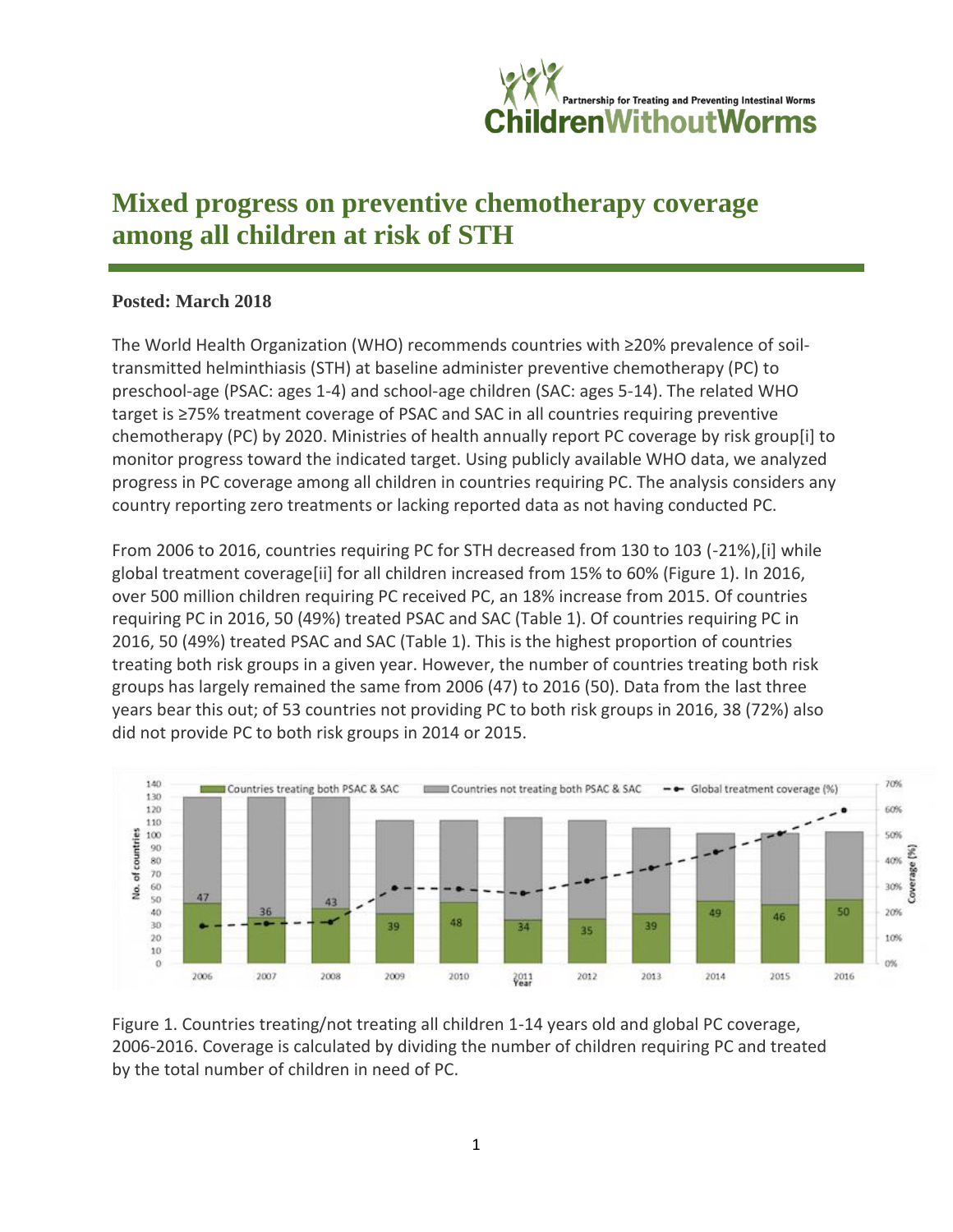Table 1. Countries requiring PC for STH, treatment status, 2016

|                              | n   | $\%$ |
|------------------------------|-----|------|
| Treated PSAC & SAC           | 50  | 49%  |
| Treated SAC only             | 20  | 19%  |
| Treated PSAC only            | 5   | 5%   |
| Not treating                 | 28  | 27%  |
| Total countries requiring PC | 103 | 100% |

In 2016, 20 (19%) countries treated only SAC and five (5%) only treated PSAC. Of these 25 countries, only 9 (36%) reached 75% PC coverage among all children. More than half of the countries treating both risk groups reached the 75% coverage target for all children in 2016. Considering all countries (N=103), regardless of which risk group(s) they treated, 35 (34%) reached the ≥75% PC coverage target for all children in 2016 (Figure 2). With the 2020 target quickly approaching, the failure to meet the coverage target in the majority of countries is obviously concerning. And while most countries (73%) conducted PC for at least one risk group in 2016, a marked 165 million (20%) children requiring PC live in countries not conducting any PC or in countries where their risk group did not receive PC.



Figure 2. Countries requiring PC for STH (n=103), PC coverage status for children 1-14 years old, 2016

Globally, PC coverage rates have increased substantially as have the number of children treated. The WHO strategy of focusing on countries with large numbers of at-risk children [iv] has been a key contributing factor to increased coverage. However, achievement of the WHO coverage target by 2020 is uncertain given, among other factors, the lack of treatment of both risk groups in most countries. It would be difficult to argue that a country unable to cover both risk groups – which share similar levels of risk – implements effective STH control programming. Partners should prioritize technical and financial support toward those countries that have been consistently unable to treat PSAC and SAC. Quantifying the exact impact of inconsistent PSAC and SAC treatment across years is not possible, given available data, but it is reasonable to assume that inconsistent targeting undermines progress. Failure to treat both risk groups leaves a large reservoir of infection negatively impacting the entire community. Finally, missing